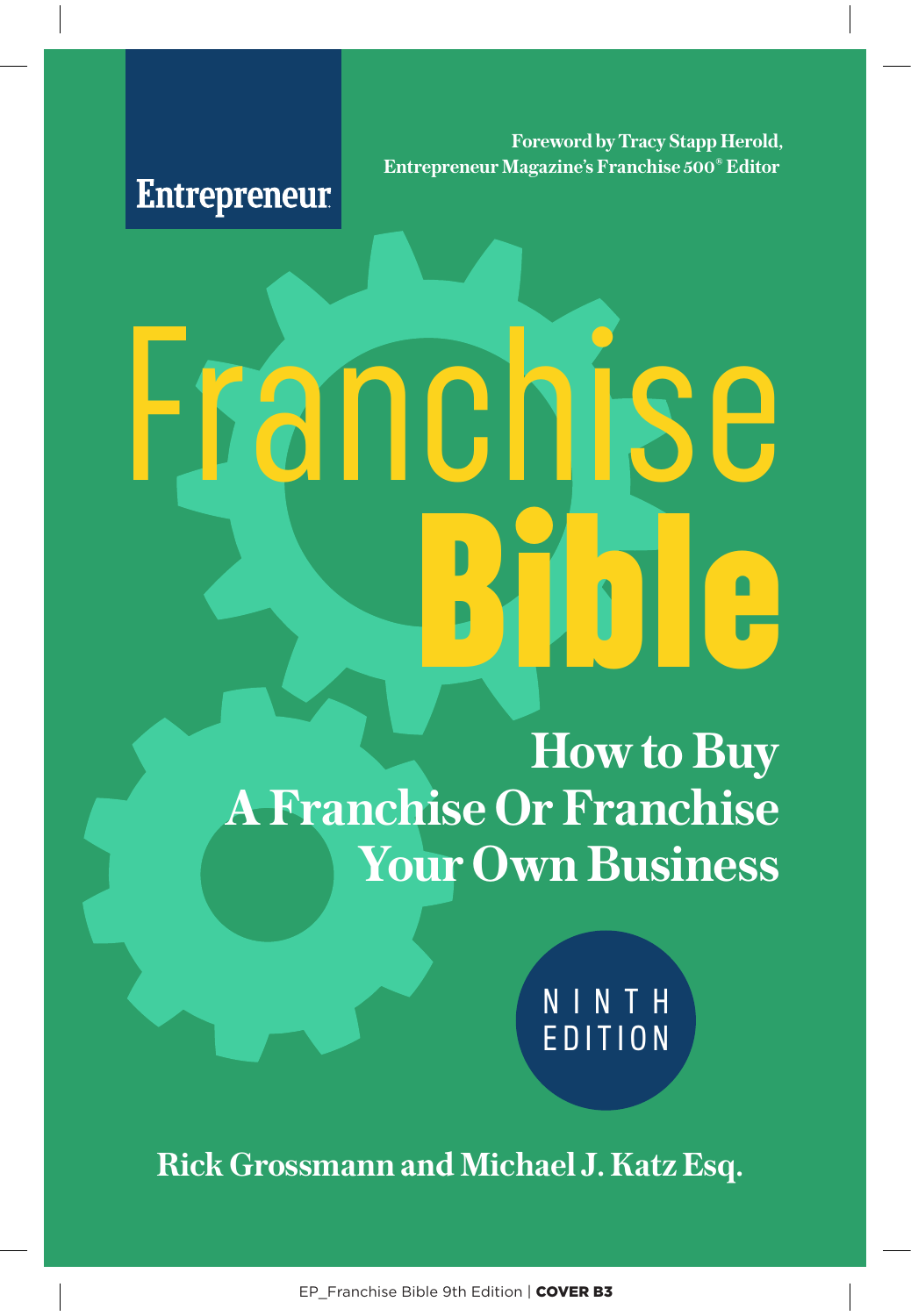Entrepreneur Press, Publisher Cover Design: Andrew Welyczko Production and Composition: Ponderosa Pine Design

© 2021 by Entrepreneur Media, Inc. All rights reserved.

Reproduction or translation of any part of this work beyond that permitted by Section 107 or 108 of the 1976 United States Copyright Act without permission of the copyright owner is unlawful. Requests for permission or further information should be addressed Entrepreneur Media Inc. Attn: Legal Department, 18061 Fitch, Irvine, CA 92614.

This publication is designed to provide accurate and authoritative information in regard to the subject matter covered. It is sold with the understanding that the publisher is not engaged in rendering legal, accounting, or other professional services. If legal advice or other expert assistance is required, the services of a competent professional person should be sought.

Entrepreneur Press® is a registered trademark of Entrepreneur Media, Inc.

An application to register this book for cataloging has been submitted to the Library of Congress.

ISBN 978-1-64201-138-8 (paperback) | ISBN 978-1-61308-451-9 (ebook)

Printed in the United States of America 25 24 23 22 21 10 9 8 7 6 5 4 3 2 11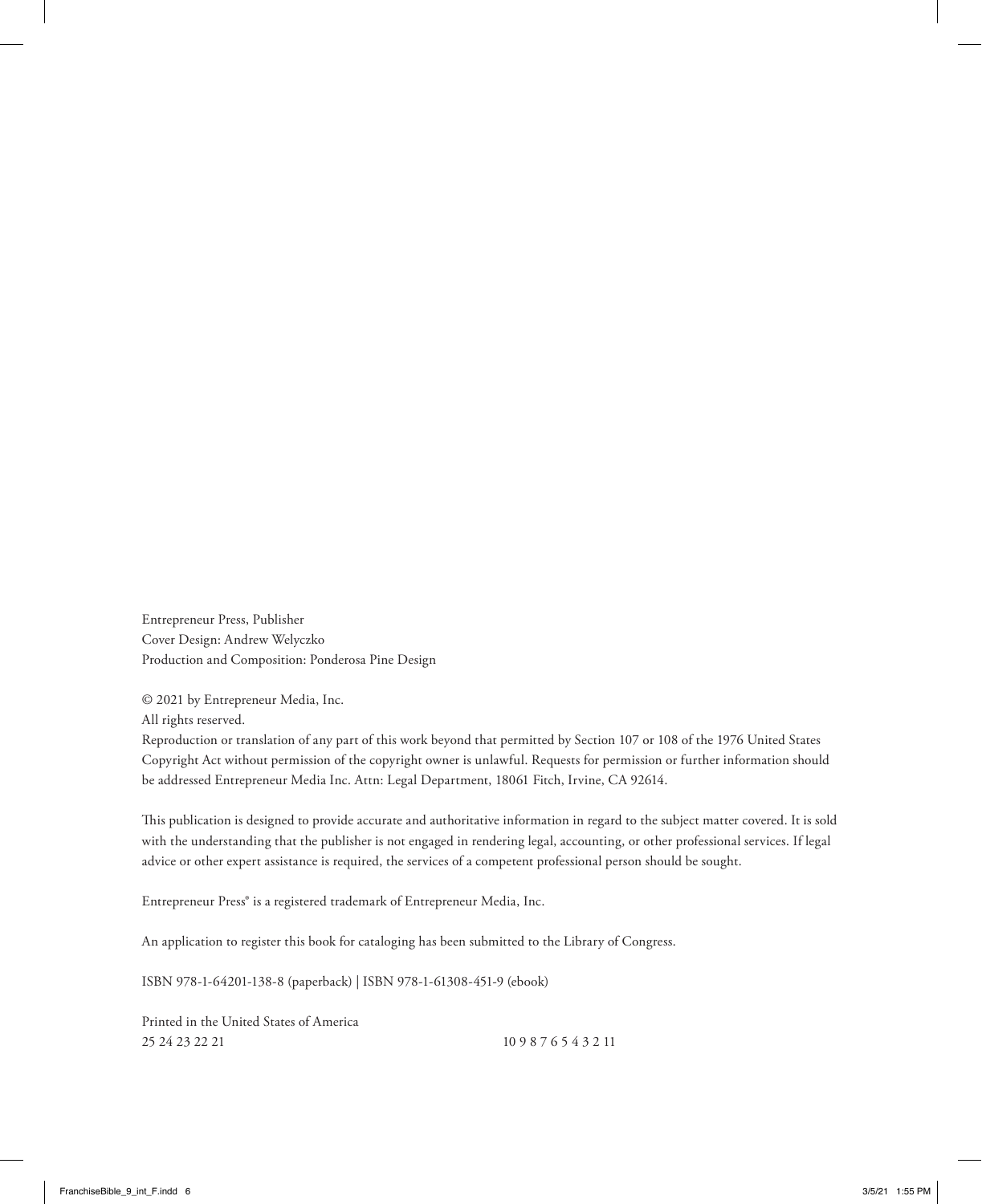# **Dedications**

# Rick Grossmann

I dedicate this book to my beautiful wife Kathy, who has put up with my many crazy franchise adventures over many years, and my four awesome kids: Hannah, Sam, Olivia, and Adeline. I am proud of you and love you all!

## Michael Katz

I dedicate this to my dear wife Barbara and our son Noah. Thank you for supporting me over the years. I love you both very much.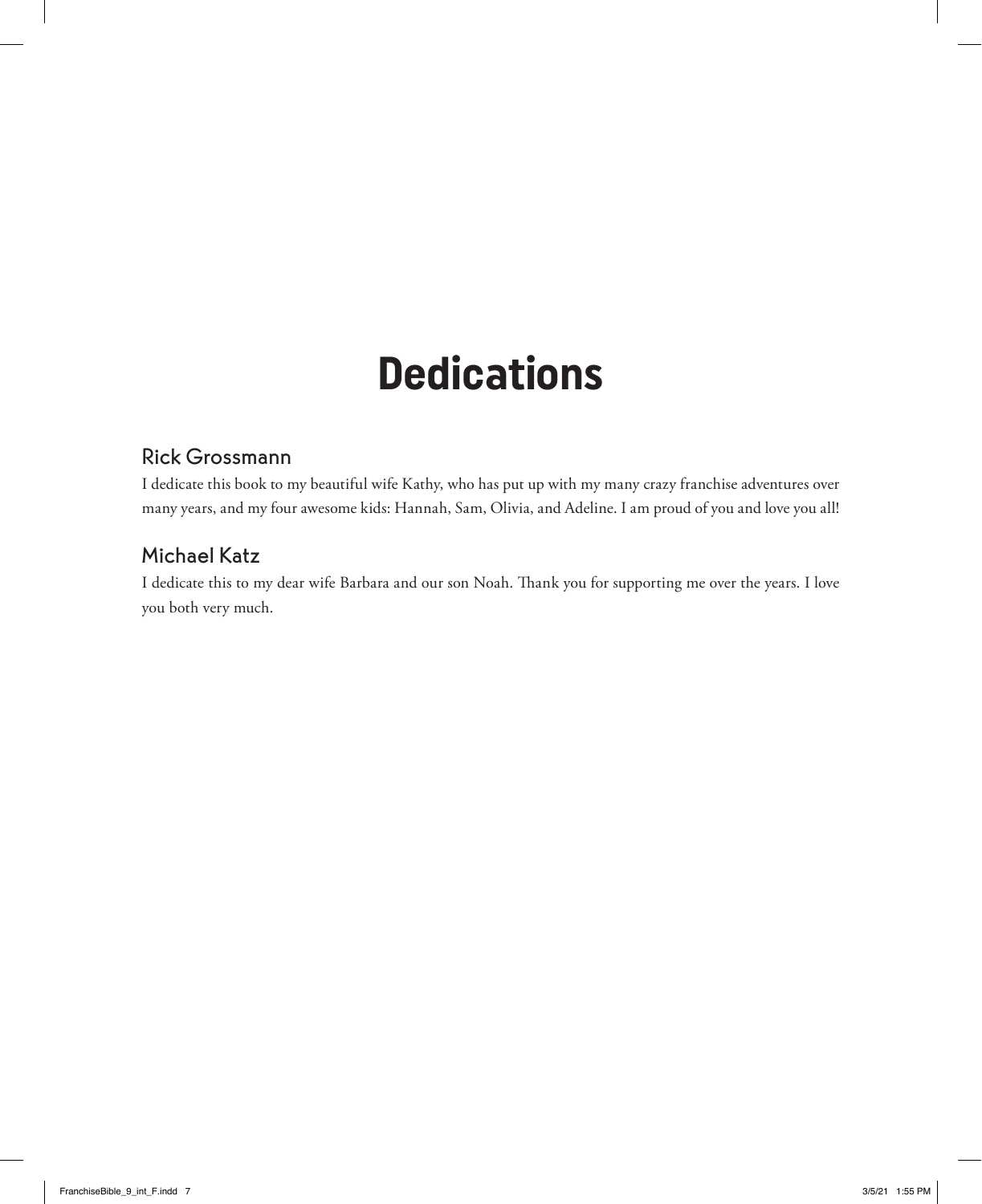# **Table of Contents**

# Part 1: Franchise Fundamentals

| Chapter Two: Franchise Best Practices and Franchise Bible Proprietary Strategies 17 |  |
|-------------------------------------------------------------------------------------|--|
| Chapter Three: Understanding Franchise Legal Documents and Legal Considerations33   |  |

# Part 2: Buying and Operating a Franchise (Becoming a Franchise Owner)

| Chapter Four - The Changing Landscape of Franchise Marketing and Recruiting  61 |  |
|---------------------------------------------------------------------------------|--|
|                                                                                 |  |
|                                                                                 |  |
|                                                                                 |  |
|                                                                                 |  |
|                                                                                 |  |
|                                                                                 |  |
|                                                                                 |  |

# Part 3: Franchise Your Business (Becoming a Franchisor)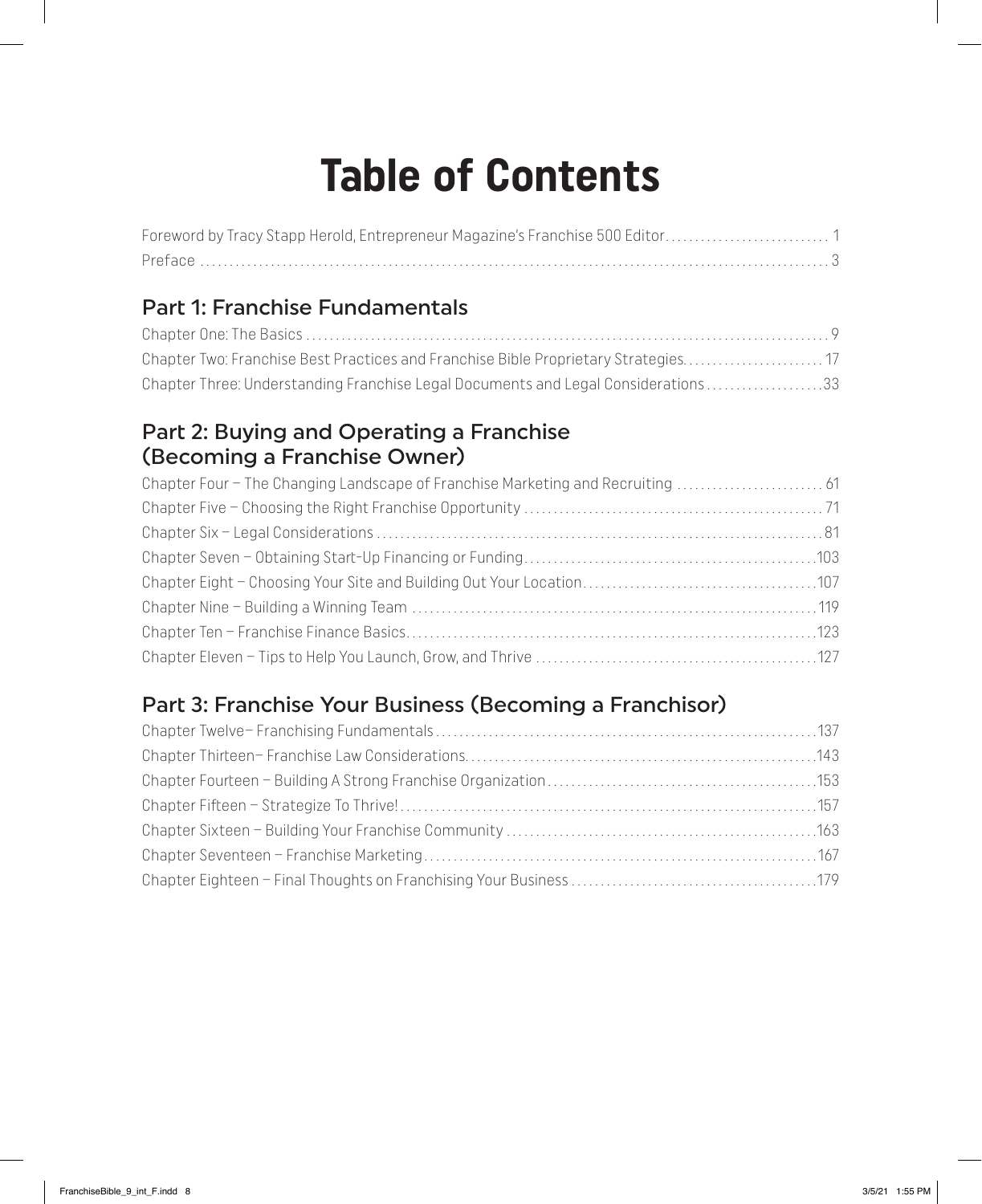# Part 4: Appendices

 $\overline{\phantom{a}}$ 

| Appendix E – Amended FTC Rule Regarding Contents of a Franchise Disclosure Document 319 |  |
|-----------------------------------------------------------------------------------------|--|
|                                                                                         |  |
|                                                                                         |  |
|                                                                                         |  |
|                                                                                         |  |
| Appendix J - North American Securities Administrators Association (NASAA) 371           |  |
|                                                                                         |  |
|                                                                                         |  |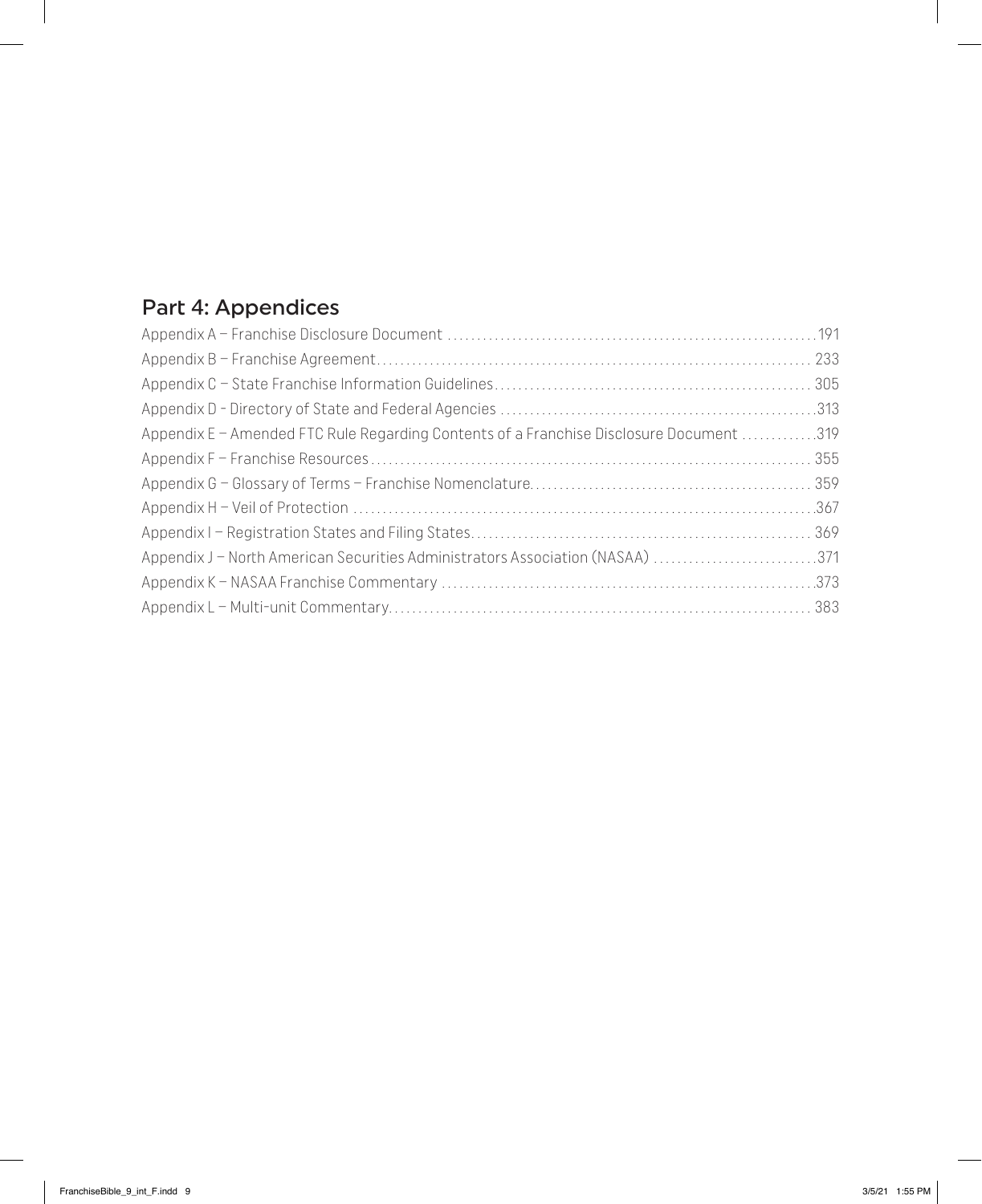so no issues there. Practical implementation proves that it make the most sense to phase this is by having all new owners start with the new equipment and give the existing owners a ramp up timeline so not to overwhelm your corporate resources. You decide to set up a franchise owner survey process to gather information to make the best Political choice and find that the franchise owners are in favor but agree that a ramp up period of 18 months makes the best sense.

In the example above you can see that a sudden decision based only on the legal lens could have resulted hardship on the franchisee and backlash for your corporate team.

#### Franchise Marketing Strategies

by guest author Michael L. Hutzel, Jr.

#### CEO, EagleONE

There are numerous schools of thought around franchise marketing. Some industry experts would support the idea that the franchisor should be responsible for all the marketing, including for the brand as a whole as well as for every franchisee. Others would suggest there is validity in shared responsibility, that the franchisor should distribute some of the responsibility to the franchisee. Still others suggest that the franchisor is responsible for the brand and the system that provides the product or service, and the franchisee is wholly responsible for the marketing efforts that drive sales.

Countless hours could be spent supporting each of the opinions, but they all share one common thread: No matter the approach a brand chooses, marketing should be a system, like every other component of the franchise world.

In a perfect world, the marketing would begin and remain as a part of the whole investment for a franchisee. Franchisees bring a varied background of business acumen, and while some may prove to be brilliant marketers or salespeople, others simply will not. Most franchisees are investing in the brand, the concept itself as it relates to the product or service, as well as the appeal of business ownership. They are not necessarily signing on for the necessary efforts and expertise that are going to ensure they are generating revenue.

Regardless of what approach towards marketing a franchisor decides upon, it should always include the following: data, discipline, technology, subject matter expertise, quantifiable metrics, scalability, specific KPIs that are tied to specific strategies, and the flexibility to respond to the evolution of their prospect population. In short, no matter how the brand chooses to deploy the efforts required for effective marketing, there should be nothing left to chance as it pertains to the system itself.

#### MARKETING B2B FRANCHISES

Most business-to-business (B2B) franchisors recognize that they are outnumbered by the business-to-consumer options that are available in the marketplace to potential candidates. In addition, B2B brands tend to be service-oriented (versus product-oriented) and attract certain kinds of candidates in terms of skillsets and personality. B2B candidates tend to be corporate executives who are used to big business support systems and infrastructure.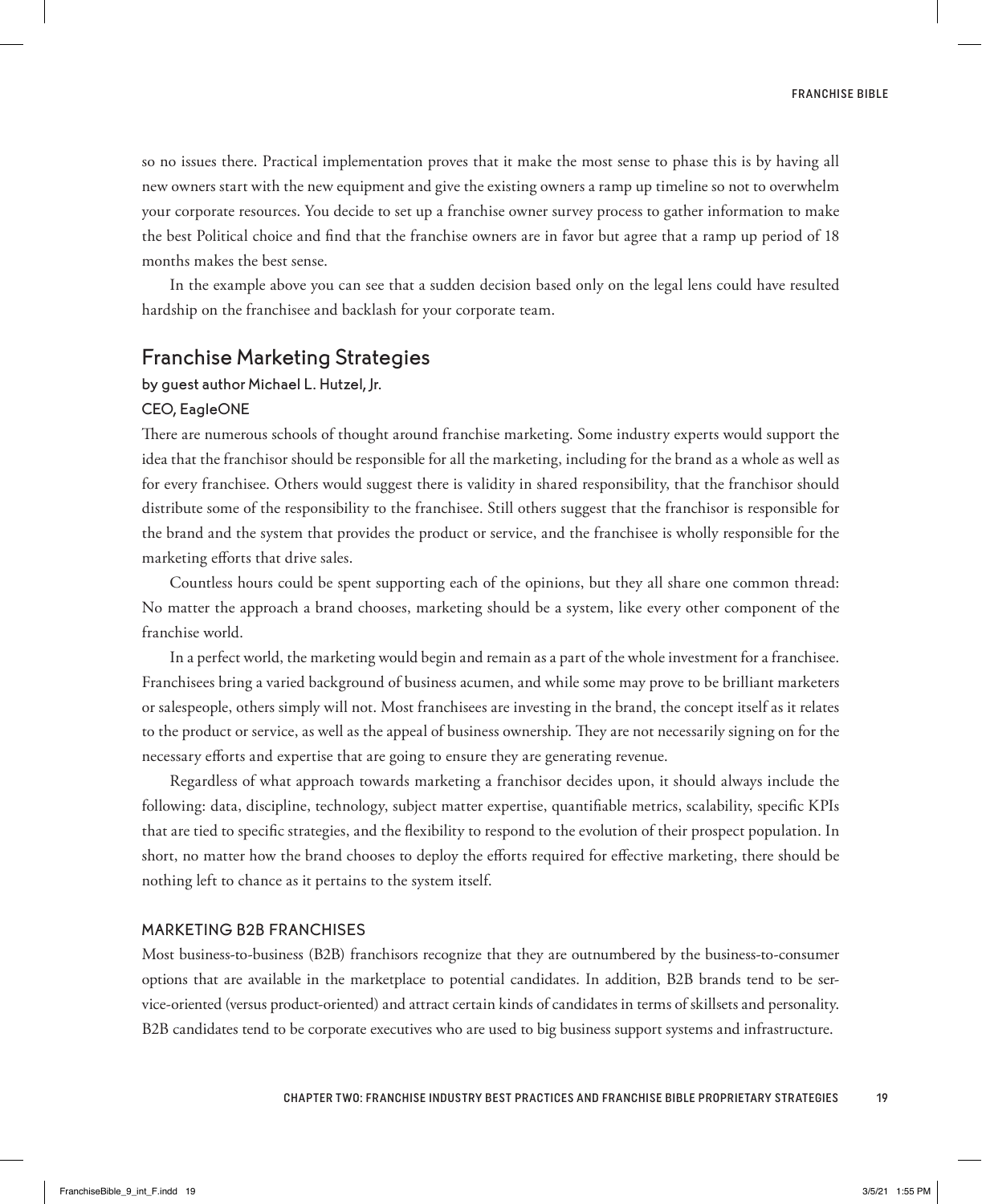#### FRANCHISE BIBLE

Both franchisors and franchisees understand that one of the biggest challenges facing the brand and the individual owners is knowing from where the next opportunity is going to come. In short, the challenge of consistent lead generation for the franchisees impacts the buying decision of the candidates as well as their ability to own and operate a successful franchise.

The decision to address the challenges of lead generation should start with the franchisor. A good brand will address this challenge early in their development and decide to build a system of their own or explore outsourcing options that will be serve the brand in a franchisee-first capacity. Good franchisors know that if the franchisees are succeeding the brand will inherently benefit.

A scalable lead-generation system should include:

- *Data.* At the heart of every sound lead generation strategy is data. Data should be considered the core and should be used in the building of the system as well as the evaluation of its' results. Some data points to consider are quality leads to be contacted, Key Performance Indicators (KPIs), dispositions of the outreach efforts, and any metrics associated with the daily activities that are associated with results. Consistently monitoring and evaluating these points will allow for meaningful adjustments to the approach to improve results.
- *Discipline.* Like with anything else worth doing well, the lead generation approach should be disciplined. It should be deployed daily and be a regular part of the daily course of business. Along with the consistency of the outreach, it should also have discipline in the messaging, with the prospect population in mind when communicating the value proposition. Lastly, there should be predetermined cadence, sequence, and marketing venues. This will ensure that both the "numbers game" and the preference of the prospect population for communication are being addressed.
- *Scalability.* A good lead generation system should be initially designed to be scalable. That means that as the ROI is assessed, the system can be scaled in a way to feed more and more franchisees. This will likely mean an investment in technology and people.
- *Flexibility.* Not all franchise territories are the same because not all metropolitan areas are the same. Considering the U.S. for example, metropolitan cities that are located in the southeast portion of the country are going to have a different look and feel than those in the midwestern portion of the country. As such, a good lead generation system will have the flexibility to make adjustments to best suit the needs of the prospect population and any relevant cultural differences in the city. Having the flexibility to adjust messaging, specific verbiage, technological platforms, and the like will be key to ensure all franchisees can find success in their respective territory.
- *Measurability.* In any lead generation system worth deploying, Return on Investment (ROI) must be the primary evaluator of the system. Both the franchisor and the franchisee should have a financial vested interest in the system, for mutual accountability, and should have the same goal in terms of return. ROI should be assessed in advance with both the franchisor and the franchisee so that both parties have an agreed upon understanding of the goal. Periodic evaluations are also crucial,

#### 20 PART I: FRANCHISE FUNDAMENTALS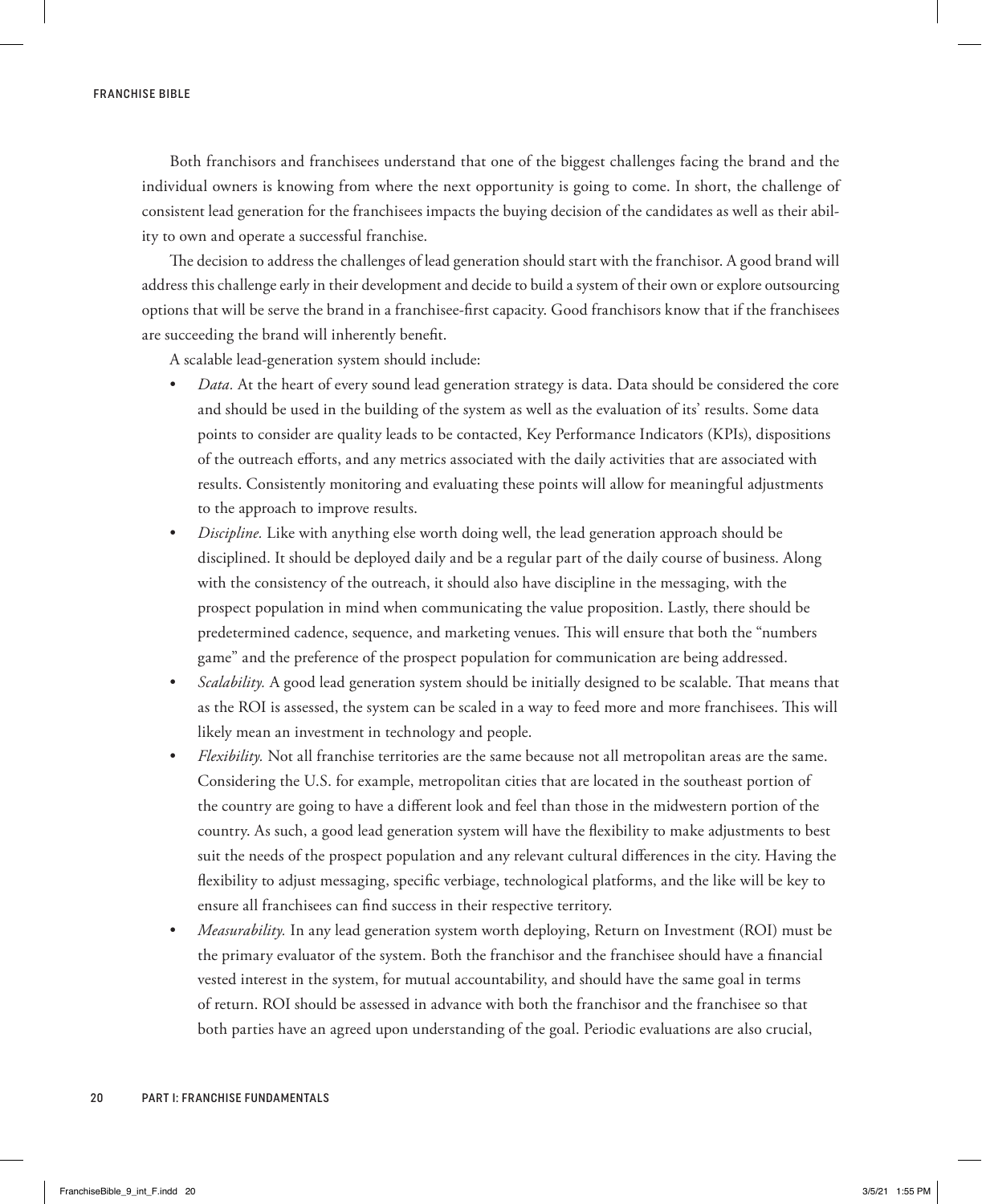to ensure a system is on track to deliver. Reviewing the data created by the system should happen regularly, as frequently as weekly, and no longer than monthly assessments.

- *Creativity and continuity.* Like with any solid marketing approach, your lead generation system should have both creativity and continuity. On the creative component, your focus should be on extracting what is most meaningful to your prospects and crafting your messaging, including good "Yes" questions, into your verbiage. If you take a prospect-centric approach to the way you explain your value proposition, your messaging will resonate with them. As for the continuity, the word to always remember is, consistency. Regardless of how many marketing venues you choose to use or what kind of system you choose for lead generation, a consistent message and image is paramount to building trust with your prospects.
- *Support.* This last component can sometimes prove to be difficult. Lead generation systems require ongoing support from the brand. This can come in the form of needing to adjust or grow particular components of the systems (like evaluating and changing technology as the system scales) or ongoing team support of the franchisees as they encounter new challenges or are new in the program as a new owner. Regardless, any good program will have dedicated, on-going support, including team members who dedicate themselves to the system and the franchisees in the system.
- *Multiple channels.* A sound lead generation system will take into account the important factor of meeting your decision makers in the marketing venue they like to meet. Factors like demographics, target size, decision maker title and geographic region should all influence the venues you choose. Consider using traditional methodologies like phone calls and emails, and more modern venues like LinkedIn. Bare minimum, you should be looking for your prospects in 3 channels or more, so you are leaving no doubt your prospects are hearing from you and learning about your value proposition on a regular basis.

#### TANGIBLE BENEFITS FOR A SOUND LEAD GENERATION PROGRAM

A franchisor that implements a sound lead generation strategy and insists that the entire brand participate will reap quantifiable benefits. There are three areas to focus on here, two of which are franchisee-centric, the other the benefits to the franchisor: franchisee benefits, candidate benefits, and franchisor benefits.

As for franchisee benefits, business to business franchisees are passionate about your brand, not necessarily seeking out net-new business. The lead generation program, if built properly, will be a continual source of new opportunities for the franchisee to close new deals. It will also allow the franchisee to focus on closing deals and nurturing relationships, which is more in line with their vision of business ownership. It should also assist with new revenue for the franchisee, allowing them to grow and meet the goals they have for their business. Helping them to earn well is in everyone's best interest.

Then there are candidate benefits. As referenced at the beginning of this section, the number one challenge for candidates considering your brand is also their number one fear: "Where is my new opportunity coming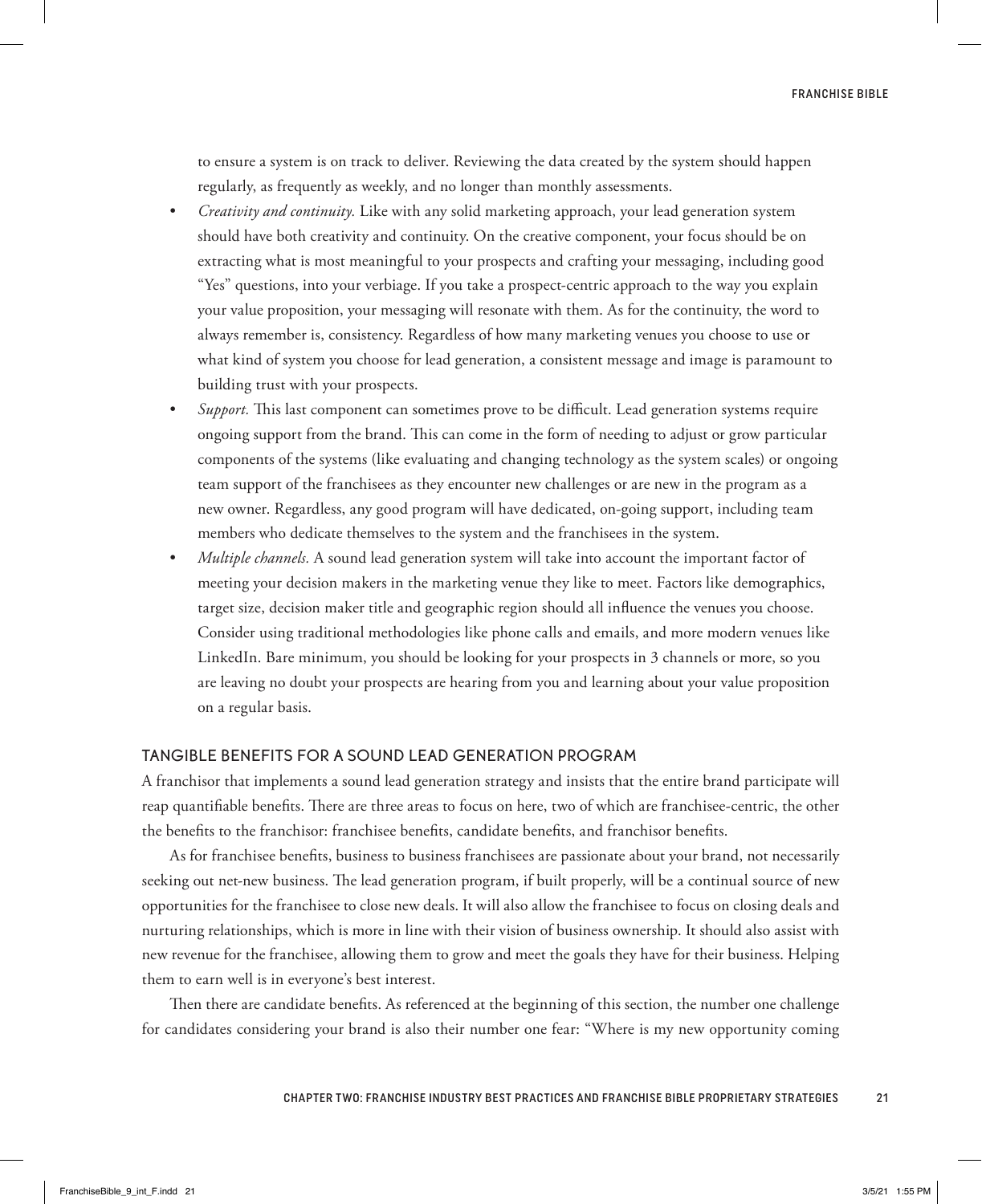#### FRANCHISE BIBLE

from?" Not only having an answer to that question but being able to demonstrate a proven lead generation system is paramount when explaining your brand to a candidate for consideration. Helping them to understand that you have a system in which you are both mutually vested will influence their decision-making as they consider your brand in comparison with others.

Finally, think about franchisor benefits. Having a franchisee-first mindset with implementing your lead generation system will lead to positive results for the entire brand. There are distinct benefits to your brand to have a sound lead generation system in place. They are as follows:

- *Increased royalties.* If your lead generation system is doing its' job properly, it means your franchisees are busy managing the top-end funnel results of your system. They are spending their time in front of the next opportunity, and working the executive functions as a business owner (analyze, propose, negotiate, and close), closing more deals. Their revenue continues to grow because the system creates an ongoing flow of activity. The natural results then is an increase in the royalties received from each franchise owner, increasing the brands ability to grow and continue to invest in its owners.
- *Better validators.* Every franchise brand knows how important good validators are for the growth of the brand. Having happy and healthy franchisees is the first step. Your lead generation system, when deployed using the considerations above, will help your franchisees to earn the revenue they need to continue to grow as business owners. If the franchisees are earning well, they will be much more inclined to serve as validators for the brand when a new candidate is considering coming on board.
- *Brand differentiation.* Last, but certainly not least, is the brand differentiation for your brand. This component alone is worth the time and investment for your long-term growth. Many brands choose a more "independent" approach to lead generation. They believe that giving the new franchisee the business model is sufficient, and lead generation is just an inherent part of the responsibilities they take on as a new owner. The reality is that lead generation is difficult and it can be daunting. Having a proven system in place will not only help your owners, but it will help your brand to stand out in comparison to those who have nothing in place.

It will also help your cause when you consider the various channels you have available for franchise sales. Franchise consultants, for example, will gravitate to brands that have systems in place because they want to be sure that their candidates succeed in their new business venture.

#### BUILD IT OR BUY IT? A TOUGH CHOICE

The "right" answer to this question depends on the business model and budget, so you will have to take into account a number of factors. There are pros and cons to each approach. For example, if you build it, you will have "in-house" control and could develop something you consider proprietary. You would also have the ability to make adjustments internally and initially the costs may be lower. However, you will be investing in people, various types of technology, and it will require ongoing management.

#### 22 PART I: FRANCHISE FUNDAMENTALS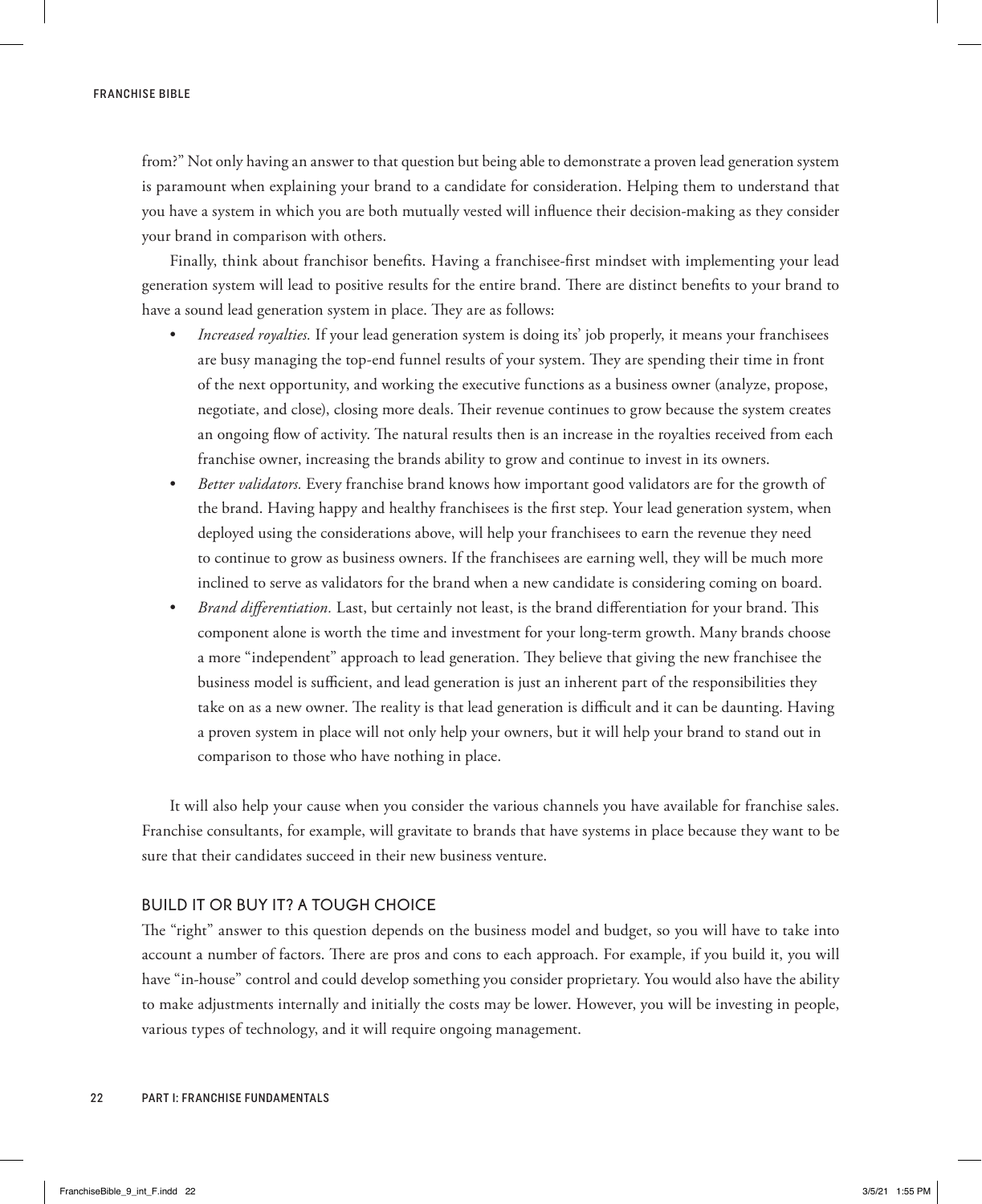In contrast, if you partner with an outside firm to help build your system, you would be getting technology, subject matter experts, and scalability that wouldn't impact your internal infrastructure. You may also get executive advice and management experience for a fraction of what it would cost you to have the appropriate executives needed on staff. However, you would lose some of the internal control and it may not be as cost-friendly in the initial stages until you reach a certain economy of scales.

Whatever you decide, weigh your options and the economics involved. Consider the necessary components outlined in this section and ask yourself honestly which fits your model and growth plans the best. Either way, arming your franchisees with a proven lead generation system is one of the best things you can do to ensure their success and yours.

#### B2B CASE STUDY: CULTIVATING FRANCHISEES PAYS DIVIDENDS

In 2019, a forward-thinking B2B services brand decided they wanted to invest more in the future and financial wellbeing of their franchisees. Already an international brand, with more than 180 franchisees in the U.S., they knew it was time to take the next step. As they evaluated their options, they decided partnering with an outside company would be best for their brand and their franchises. After 3 months of building and preparation in Q4 of 2019, they were ready to launch their multi-faceted lead generation program in January 2020.

Over the course of 2020, more than 50 franchisees entered the lead generation program. In one of the most unprecedented years in recent history because of the impact of COVID 19 in the U.S., the franchisees who entered the program recognized an increase in sales of 18% over those who were not enrolled in the program. In short, because they had more top-end funnel activity, their closure rates and associated revenue were significantly higher than those not enrolled in the program.

In 2019, the franchisor awarded a total of six new franchises. In 2020, they awarded 43 new franchises. The president of this brand attributed the success in the awarding of franchises to the lead generation program. They were able to differentiate themselves from the other business to business brands being considered by the candidates. They had a proven system and could demonstrate their willingness to invest in their franchisees.

In addition, they eliminated the concerns of the franchise candidates about how they would create legitimate new business for themselves. Recognizing and addressing this in advance of the franchisees joining the brand was pivotal in the discovery day process and helped the candidates to feel comfortable about investing in the brand as the brand was vested in their long-term success.

## MARKETING & CUSTOMER EXPERIENCE CHALLENGES OF BUSINESS-TO-CONSUMER FRANCHISES

Business to consumer (B2C) franchisors recognize that their franchisees are competing for discretionary income. This means that they are not only competing against other "like" concepts (i.e. two different brands of hair salons or pizza restaurants), but they are also competing against all other concepts for the discretionary spend. Franchisors should also recognize and educate their franchisees on the importance of the three touch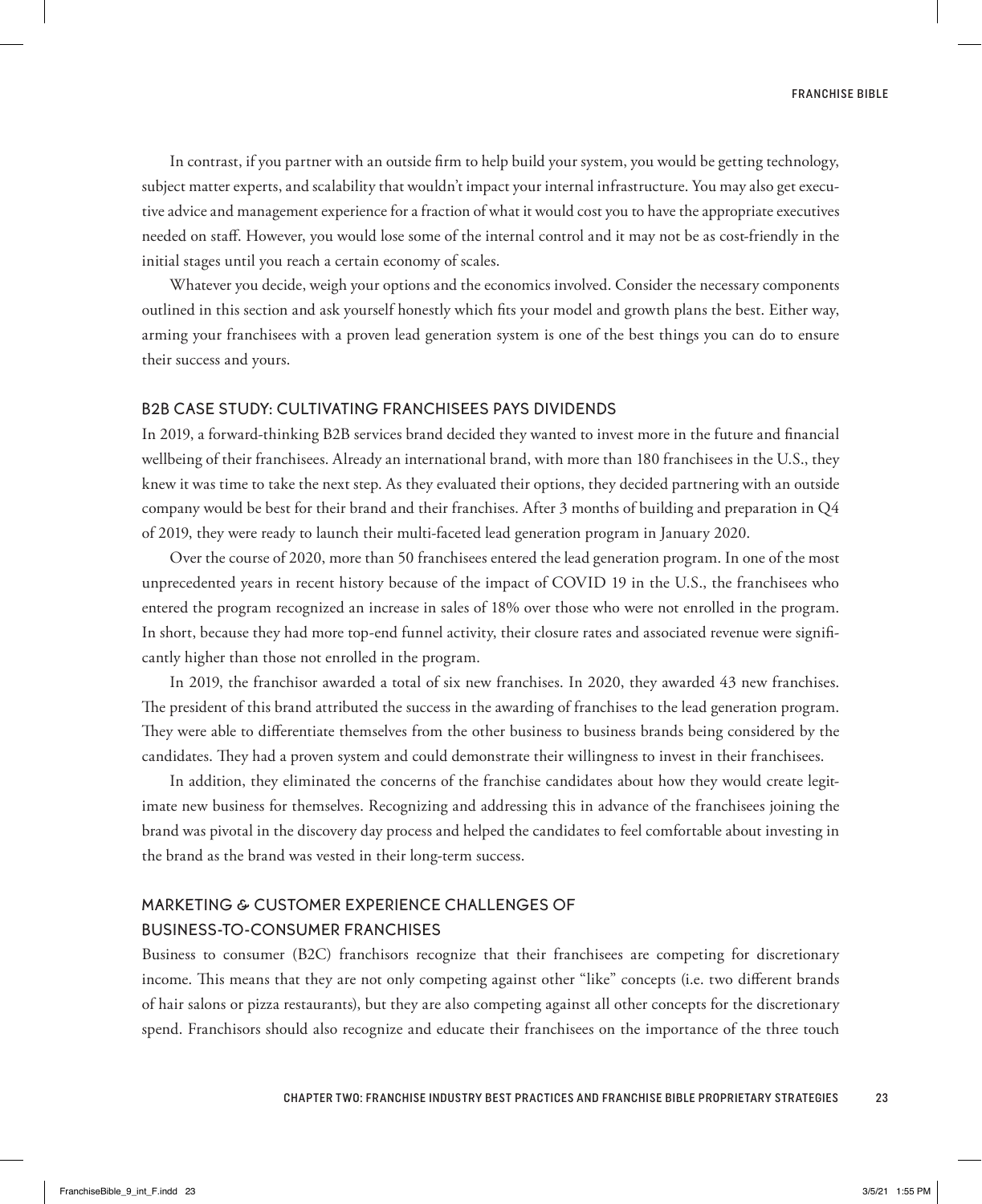points they have with their consumer customers: Pre-Unit, In-Unit, and Post-Unit. These three points are all critical in running a successful franchise and building customer loyalty. Because of their unique importance, they deserve being discussed separately. It is also important to consider what options are available to franchisors and franchisees to capitalize on each point.

#### Pre-Unit

This touch point is every franchisees' first chance to make a good impression. There are two main components to this touch point: the customer experience and digital media. The customer experience usually comes in the form of email support, live chat, and phone conversations. The customer usually has questions about the product or service and needs clarification before making a buying decision. They need to interact with the staff directly in this case. It is critical to create the very best experience possible as it influences the buying decision.

Digital media is also an influence on the consumer and their choices for discretionary spend. Most consumers will visit channels like Facebook, Twitter, and Snap Chat, as well as search the mainstream search engines like Google and Yahoo to educate themselves before they make a buying decision. The consistency on the message, the original content, and the current offers will all impact the consumers impression of a brand.

Good franchisors will recognize and address the need for having a good system in place to address this touch point. Some of the core components of the system will include: A Customer Experience Team, A Digital Marketing Team, and technology to support both. The franchisor can decide to build these systems internally or partner with outside firms to build them. It is important to recognize the use of subject matter experts who are focused on these specific tasks. As well, investing in technology to maximize the impact of these strategies is key. Ultimately, it should be a part of the brand, not something tasked to the franchisee, as they are busy running the day-to-day of their business.

#### In-Unit

This touch point is the one that most franchisees are passionate about and the reason they chose to invest in the brand in the first place. In addition, most franchisors have placed a great deal of focus on giving the franchisee "the kit" to properly deliver the product or service to their consumer customers. At this point, the consumer has made the decision to spend money on this particular product or service and it is the franchisee's responsibility to meet or exceed expectations.

Most of the focus here will be on cleanliness, friendliness, quality of the product or service and ensuring that the consumer receives the kind of customer experience that will make them a raving fan, willing to return time and again. It requires an internal focus, including properly training staff, to deliver a consistent, quality product or service.

Good franchisors will deliver a quality, end-to-end approach to the franchisees. This will include all the training materials, quality assurance manuals, product or service quality standards, branding, and a list of approved vendors that supply various components to make sure the franchisee is uniform with brand standards. Usually, this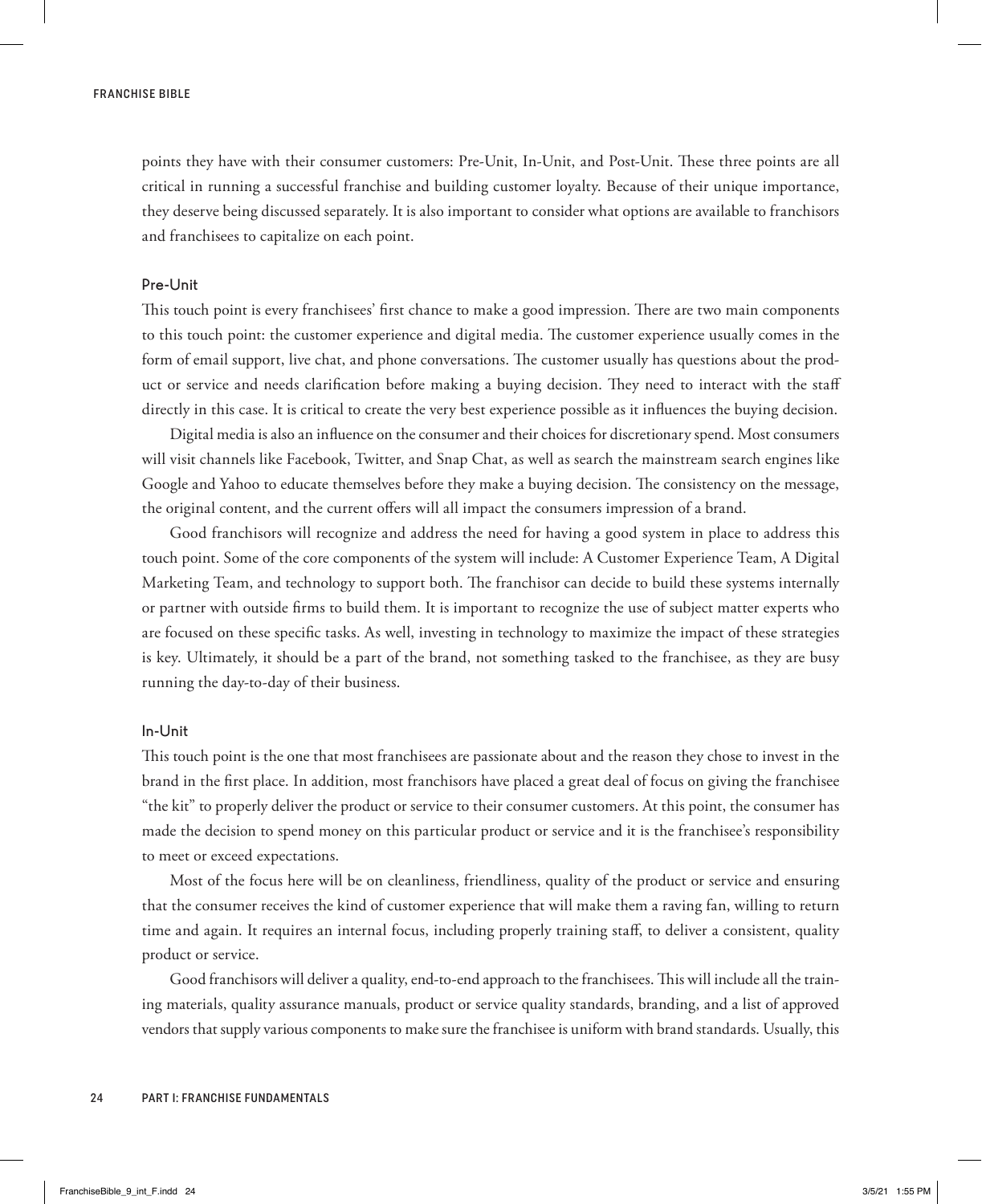will also include on-going support that ranges from training updates, product and service updates and the like. The franchisee should be as well-versed in these materials and the franchisor and should place a concerted effort to maintaining the quality of the experience from the time the customer enters the location until the time they leave.

#### Post-Unit

This touch point is influenced by the previous two. The expectations and experience that were established in the pre-unit touch and the quality of the experience while receiving the product or service inside the unit will determine how much influence this third point will have in bringing customers back. Equally important, the franchisee wants to create external champions, customers who will rave about their product or service and bring their friends and family back with them. In addition to getting the first two points right, the franchisee needs to constantly encourage them to come back. That means a mix of customer experience outreach and digital efforts.

Just like with the pre-unit touch point, a good franchisor will emphasize and employ both customer experience efforts and more digital marketing. Once again, it can be an internal build or built with an outsourced partner. It requires both technology and subject matter experts focused on the efforts. And, it should be a part of the brand, not something tasked to the franchisee as their focus should be 100% on the 2nd touch point, while they have the customers experiencing the product or service real-time.

#### BUILD IT OR BUY IT FOR B2C MODELS?

There are pros and cons to building these systems internally or partnering with an outside firm. This is a matter of focus, however, and should be a major consideration in the equation. The franchisor wants the franchisee focused on touch point two, the in-unit experience. The same kind of focus should be placed on the pre-unit and post-unit touch points.

Building systems internally will mean the franchisor will control the experience in all 3 points. They should plan to have a centralized team for calls, emails, and live chat as well as outreach for customer satisfaction and feedback. They should plan to have a focused digital marketing team and be prepared to invest in technology to support both teams. They should also plan to scale as the brand grows to properly service each franchisee properly.

Partnering with outside firm is also an option. The franchisor could leverage the existing infrastructure, technology, and scalability instead of investing it internally. A partnership would also mean access to subject matter experts both at the deployment and the management levels. It may not be as cost-effective in the initial stages of the partnership and would mean conceding some of the control of the customer experience.

Regardless of the choice to build it or partner with an outside firm, it is best practice to have these systems in place for the franchisees. Many young brands make the mistake of leaving this to the discretion of the franchisee and the results are usually mixed at best. It's not that franchisees don't have the business acumen to work on some of this themselves, they do. However, their passion, and their focus is on what happens inside the unit, in the delivery of the product or service. It's not on the pre-unit and post-unit activities, and in many cases, they don't have the staff or the bandwidth to put proper systems in place.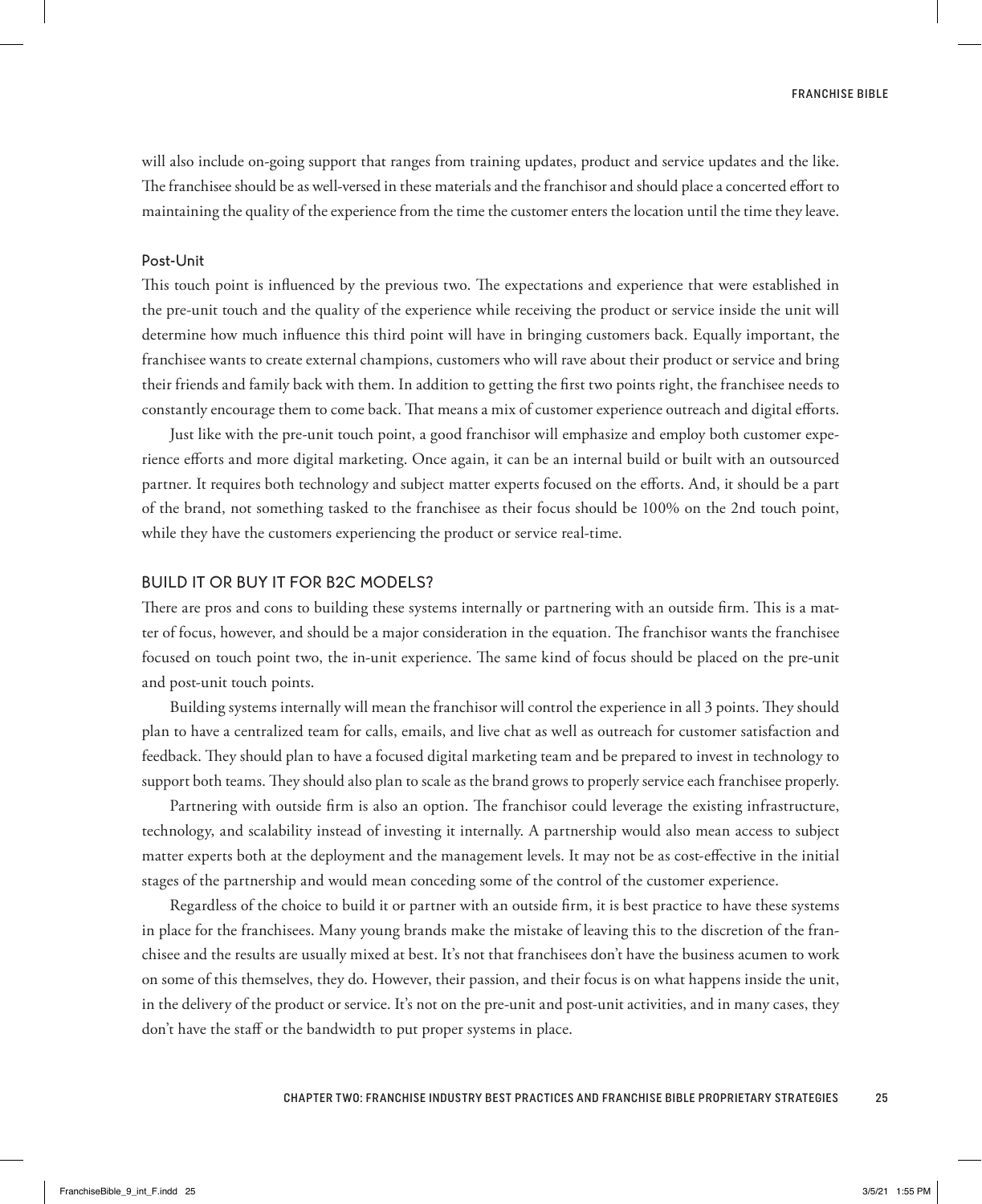#### B2C CASE STUDY: FOCUSING ON FRANCHISEES PAYS DIVIDENDS

In 2019, a well-known, child entertainment brand recognized the difficulties their franchisees were facing trying to do their own digital marketing and handling all of their customer experience solutions internally. With over 400 units in their portfolio, they recognized that the customer experience was inconsistent and that the digital marketing efforts were yielding lack-luster results. This realization was a result of analyzing the discrepancy between the top-producing units and the lowest-producing units. The conclusion was simple: there was discretionary spend being left on the table. Opportunity costs and inconsistency messaging was having a significant impact on all the franchisees, regardless of where they fell on the internal leader board in terms of revenue.

Forward-thinking management decided to act and investigated partnering with an outside firm who had the expertise, technology, staff, and management personnel to help all of the franchisees in their brand. Here's a look at the results:

- *Customer experience.* The corporate office made the decision to have a centralized customer experience department. This team would focus on emails, live chat, and phone support, inbound and outreach. It was a technology-enabled team of subject matter experts who focused on white-glove customer experience as well as monetizing the engagements with the consumer customers via up-sell and crosssell opportunities. The increase in customer satisfaction in timely response to inquiries or complaints relieved the franchisees and their staff. There was less animosity in the units and the customer – staff engagements were considerably more positive because the pre-unit experience set very positive expectations with eh customers. From an ROI perspective, the franchisees (and the brand as a whole) saw a 28% increase in revenue in the first year from an increase in birthday party bookings, additional memberships, additional food sales, and additional group parties, including local company outings. The focus on the customer and the expertise in handling the customer experience properly had lasting economic impact.
- *Digital marketing.* The digital marketing team was also a partnership decision. Corporate wanted to ensure they were developing a national message that was tailored to the regions in the specific franchisee territories. The strategy was to include social media channels, SEO, and SEM with a specific focus on customized content as the first priority and the ad spend as a secondary one. The franchisees saw a lift in sales of 17% in the first year as well as additional organic traffic from loyal customers who brought friends and families into the parks.

#### THE MARKETING CHALLENGES OF FINDING NEW FRANCHISEES

Anyone familiar with the franchise industry knows that one of the most coveted acquisitions for a brand is a new franchisee. Paramount to the success and growth of a brand, franchisees represent the foundation, adding breadth and depth to the influence and reach of the brand itself. Often referred to as the "Golden Goose," franchisors are in constant search of the next best franchisee candidate. Good franchisors will take steps to ensure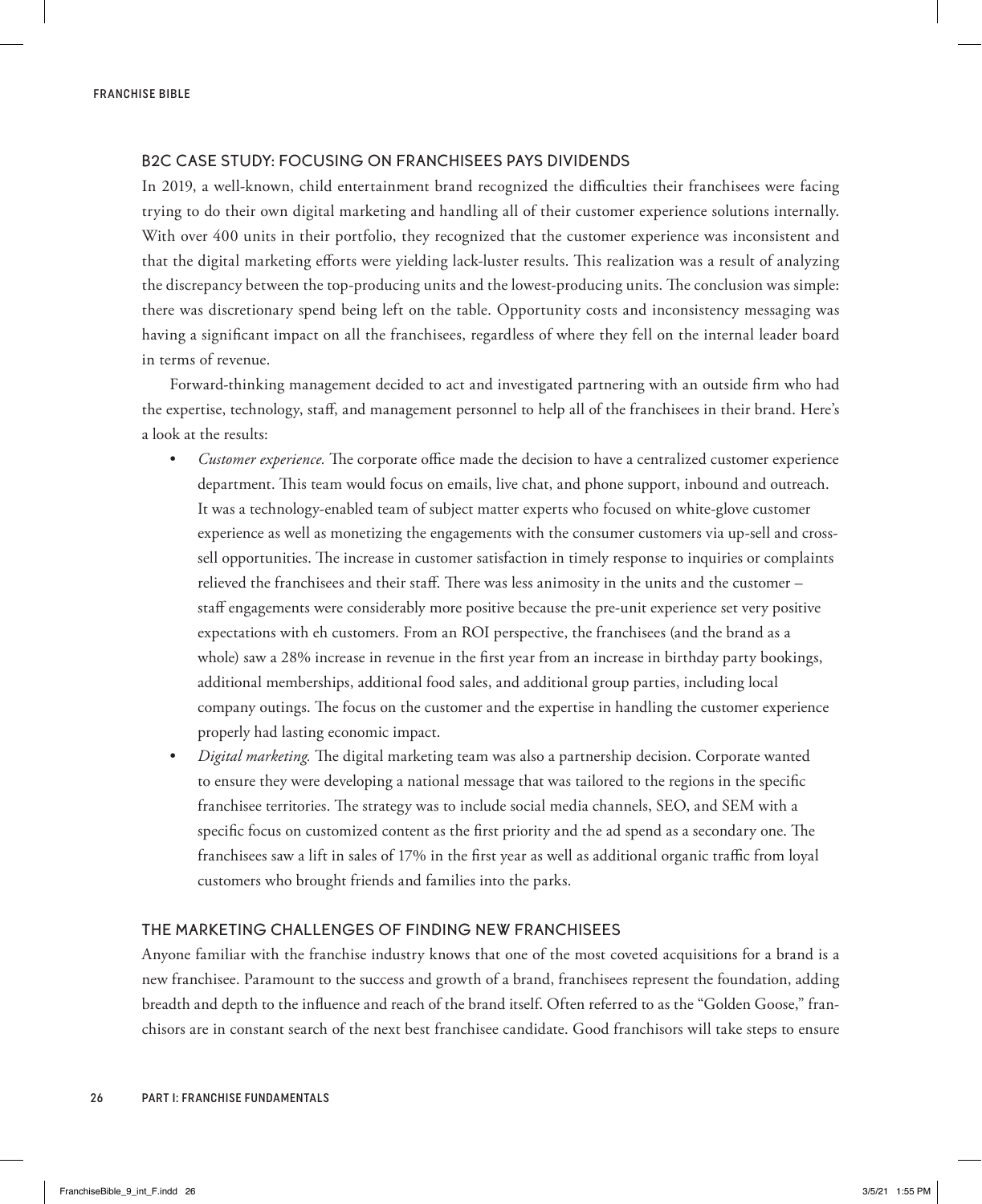that the new franchisee is a good fit for the brand. It is important to both the franchisee and to the brand that there is a good match.

Finding these candidates, however, is often easier said than done. And many young brands make the mistake of taking the approach that "more is better" and focus on the "sale" instead of the "fit" and they often find themselves with disenchanted franchisees who no longer want to be a part of the brand any more than the franchisor wants them to be a franchisee.

In short, a good franchisor will not only establish clear guidelines on the ideal candidate for their brand, but they will also control as much of the recruiting process as possible.

There are two primary ways to recruit candidates for your brand:

1. *Marketing and lead-generation firms.* There are firms that are experienced in helping generate candidates for your brand. Like with any others method you choose, not all will be created equal. A good marketing firm should be experienced with finding candidates, should work collaboratively with your brand and your management personnel, and you should offer you some semblance of control over the process. Like with any marketing strategy, this should also be data centric, have discipline and flexibility, and represent your brand properly in the marketplace.

Most marketing firms will operate on a subscription basis. This has mitigated risks. If they can produce good, quality candidates, it is likely to cost you less in the long run, in comparison with the consultant commissions. However, the subscription approach usually implies you are paying as you go for marketing efforts, and depending on your sales cycle, it may take some time to recover your investment.

2. *In-house systems*. In the early stages of a franchisor's development, there is probably no one more qualified to help a candidate understand the value of investing in the brand than the founder. After all, it is the passion for the product or service that the franchisee is investing in anyway. However, founders are usually busy running their business and managing the locations in some day-to-day capacity. So, for an in-house system to work properly, the franchisor is going to need internal talent who can represent the brand with the same passion as the founder. What's more, they will need to have both client services and sales business acumen, and the franchisor will have to provide them with tools to properly seek out and engage candidates. These systems will likely include email efforts, calling, social media efforts like LinkedIn, mailing efforts and the like. The executives will be responsible for helping develop the system as well as keeping up with the candidates in their various stages of development.

Regardless of the methods you choose, begin with the "fit" first. Making sure that your candidates are a good match for your culture and your brand is critical to the long-term success of your franchisees and, ultimately, your brand. Happy franchisees who are financially healthy will serve as good validators and will make your brand more valuable. In contrast, unhappy franchisees, or franchisees who are not financially successful